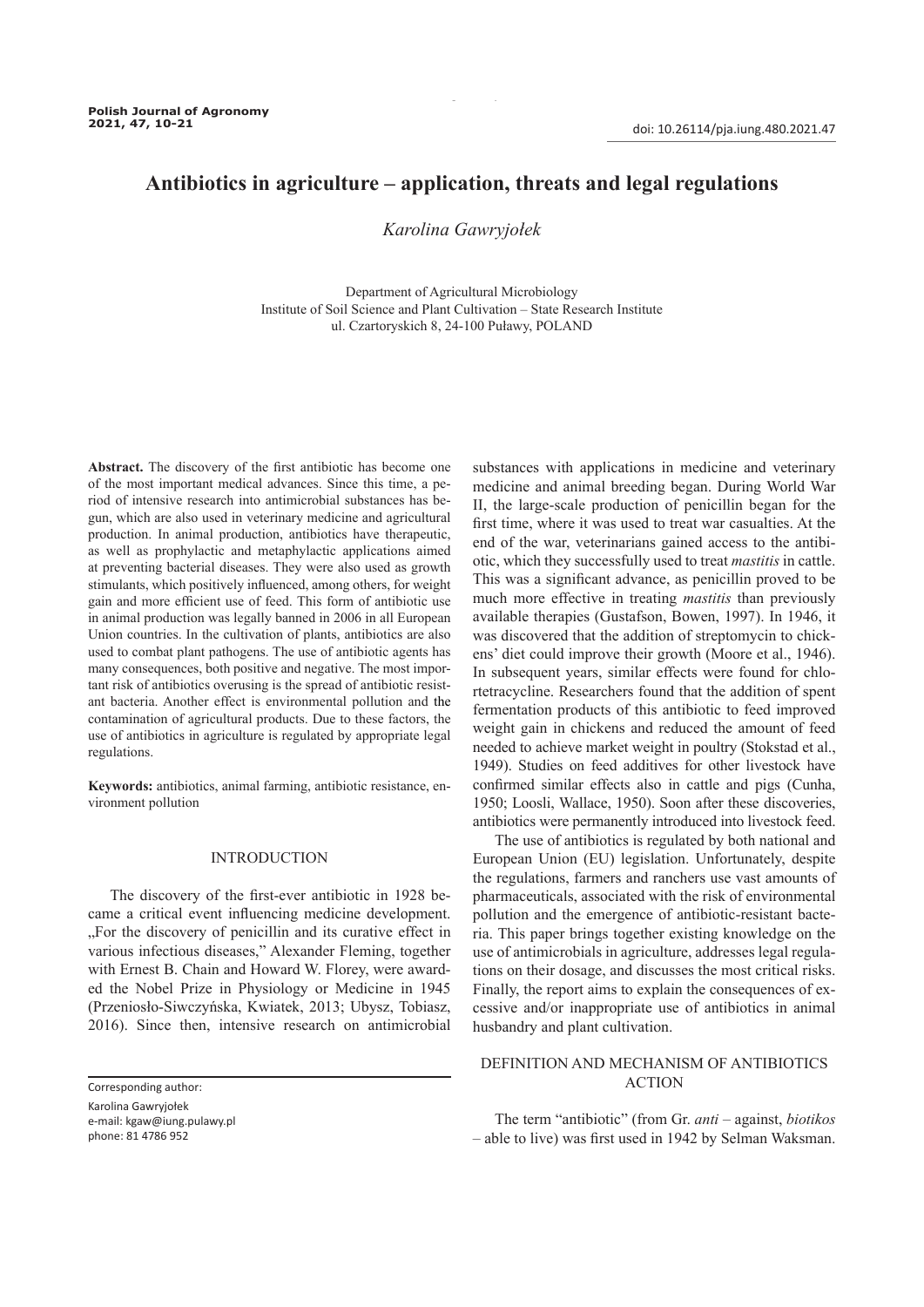(Kozińska, Sitkiewicz, 2017), the term refers to substances that kill microorganisms (bactericidal action) or inhibit their reproduction (bacteriostatic action). Antibiotics are chemical compounds of mainly natural origin, produced by many groups of microorganisms (mainly bacteria and fungi) as well as lichens, algae, and plants (Zalewska et al., 2017). Synthetic and semi-synthetic compounds with antimicrobial activity are also defined as antibiotics (Truszczyński, Pejsak, 2013). These substances are characterised by a diverse mechanism of action on microorganisms. Due to the mode of action, we divide them into several groups: (1) inhibiting the synthesis of nucleic acids (bacterial DNA or RNA), (2) inhibiting the synthesis of bacterial proteins, (3) acting on the synthesis of murein (blocking the structure of the bacterial cell wall) and (4) disrupting the structure of the cell membrane (Markiewicz, Kwiatkowski, 2008; Truszczyński et al., 2013).

## USE OF ANTIBIOTICS IN AGRICULTURE

### **In animal husbandry**

Numerous antibiotics are commonly used in animal husbandry (Table 1). The first purpose is therapeutic use, which aims to control and treat bacterial infections. Antibiotics are administered to symptomatic animals, and the dose of the agent is adjusted according to their health status. Among livestock, individual treatment is used for dairy cows and calves. It should be noted that such treatment is ineffective when applied to animals kept in large flocks, e.g., over 30,000 poultry or 100 piglets (Schwarz et al., 2001).

Table 1. Examples of antibiotics used in animal husbandry (based on Lathers, 2001; Sarmah et al., 2006).

| Name of the antibiotic | Using           |  |
|------------------------|-----------------|--|
| Avilamycin             |                 |  |
| Bacitracin             | Feed supplement |  |
| Erythromycin           |                 |  |
| Penicillin             |                 |  |
| Tetracycline           |                 |  |
| Cephalosporin          |                 |  |
| Sulfonamides           |                 |  |
| Chloramphenicol        |                 |  |
| Aminoglycosides        |                 |  |
|                        |                 |  |

In the case of large groups of animals, antimicrobials (AMRs) are administered to the whole flock when individual animals show signs of disease. This is known as metaphylaxis. Early treatment of the entire herd reduces the number of sick or dead animals and minimises anti-

biotics, resulting in lower treatment costs (Schwarz et al., 2001).

The prophylactic use of antibiotics is a means of preventing possible infections to which animals are exposed. In this case, agents are administered to individuals or the entire herd when there are no clinical signs of disease but when there is a high probability of infection. Antibiotics are also administered prophylactically at so-called critical moments for the animals, e.g., during mixing of animals from different herds, transport, or at the end of lactation of dairy cows (Schwarz, Chaslus-Dancla, 2001; Biernasiak et al., 2010).

Another way of using antibiotics in animal production was antibiotic growth promoters (AGPs). However, this use of antimicrobial substances in animal husbandry was banned by law in 2006. The effect of growth promoters was not only to increase weight gain (by 4–28%), but they also improved nutrient absorption, leading to more efficient feed conversion (by 0.8–7.6%). In addition, a reduction in methane and ammonia emissions and more efficient use of phosphorus were also reported. Furthermore, the application of AGPs decreased the number of sick animals and losses in animal husbandry (Grela, Semeniuk, 2006). The use of such agents prevented infections of the digestive system and formed the balance of the intestinal microflora (Majewski, Anusz, 2018).

#### **In plant cultivation**

Phytopathologists quickly recognised the potential of antibiotics to treat plant diseases, especially those caused by bacteria. In the 1950s, about 40 antibiotics of bacterial or fungal origin were tested against various plant infections. Negligible toxicity to plants and efficacy at low doses distinguished antibiotics from plant protection products available at that time (McManus et al., 2002). Antimicrobial substances are used as pesticides in cultivating vegetables, fruits, and ornamental plants (Gothwal, Shashidhar, 2015).

Streptomycin is the most commonly used antibiotic worldwide to control plant pathogens. It is used to eradicate fire blight, a disease caused by the bacterium *Erwinia amylovora*. This infection affects many plant species such as apple and pear trees. Another is oxytetracycline, where streptomycin resistance has developed (Taylor, Reeder, 2020). Oxytetracycline is not as effective since it only inhibits the growth of the pathogen, whereas streptomycin has a bactericidal effect (Stockwell, Duffy, 2012). In addition, there are reports of the use of other antibiotics in crop cultivation. For example, gentamicin is used in Mexico and Costa Rica, oxolinic acid in Israel, and kasugamycin in Japan and other Asian countries (Taylor, Reeder, 2020).

In crop production, the primary method of antibiotic application is spraying (Stockwell, Duffy, 2012; Taylor, Reeder, 2020). In many countries, including the United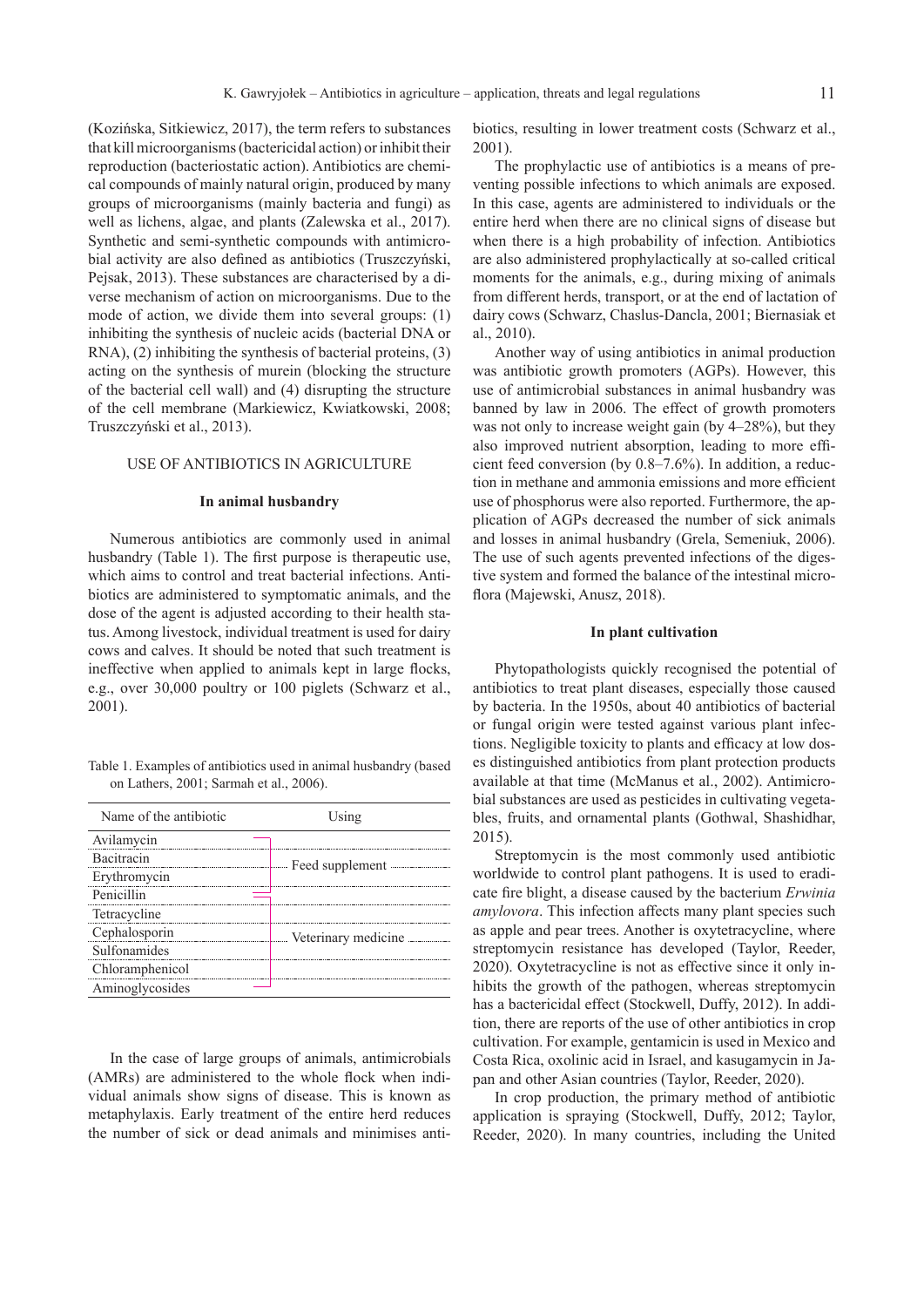States, the use of antibiotics to control fire blight is widespread. In European Union countries, streptomycin was used in exceptional situations and under strict control (Mikiciński et al., 2016). Nevertheless, it should be emphasised that the amount of antibiotics used in crop cultivation is relatively tiny compared to the amount used in medicine, veterinary medicine, and animal production (Koch et al., 2021). It is estimated that the amount of antimicrobials used in crop production does not exceed 0.5% of the total antibiotic consumption in agriculture (Taylor, Reeder, 2020).

## **In aquaculture**

Aquaculture deals with farming aquatic organisms, both freshwater and seawater (Stec, 2015). It is considered the fastest-growing food production sector (Silva et al., 2021). In aquaculture, the use of antimicrobials is also based on classification as therapeutic, prophylactic, and metaphylactic (Okocha et al., 2018). However, it is undeniable to note that due to the intensification of production and the culture conditions (excessive density, risk of mechanical damage, insufficient water quality), aquatic organisms are exposed to several diseases (Stec, 2015). Due to such a situation, the prophylactic use of antibiotics in the aquatic environment is widespread (Cabello, 2006).

In aquaculture, antimicrobials at therapeutic concentrations are administered to individuals that share tanks or cages (Romero et al., 2012). Due to the nature of the aquafarming and the physiological structure of aquatic organisms, the most optimal form of drug application is oral administration. The medicinal product's dosage and the treatment duration are done according to the veterinarian's recommendation (Żelazny, Gomułka, 2015). The most common way of delivering antibiotics to fish is mixing the drug with specially prepared feed (Romero et al., 2012).

## RISKS ASSOCIATED WITH THE USE OF ANTIBIOTICS IN AGRICULTURE

Antibiotics have been and continue to be used in agricultural production on a large scale. However, it is considered that most of the antibiotics produced worldwide are used in agricultural production (Zalewska et al., 2017). Currently, 70% of the annual production of antimicrobial substances finds its application in animal husbandry (Adamek et al., 2019). It is estimated that until 2006, most of the antibiotics used in this sector (90%) were used as growth promoters, while the remaining 10% had a therapeutic use in disease control (Popowska, 2017). Undoubtedly, the use of antimicrobials on such a large scale has several consequences.

## **Antibiotic resistance**

Resistance, i.e., the ability of bacteria to survive in the presence of an antibiotic, is one of the most severe adverse effects of the excessive use of these substances in agriculture (Khachatourians, 1998; Mazińska, Hryniewicz, 2020). Already in the 1940s, only a dozen years after the discovery of penicillin, Alexander Fleming warned that the overuse of antibiotics could lead to the emergence of microorganisms that were not sensitive to these substances (Alekshun, Levy, 2007; Bartlett et al., 2013; Przeniosło-Siwczyńska et al., 2015; Ventola, 2015). The appearance of drug resistance has been observed following the introduction of each new class of antibiotics, and the threat of such a phenomenon is intensified by the slow process of developing new drugs (Landers et al., 2012). In addition, the World Health Organization (WHO) has classified this phenomenon as one of the most serious global threats to public health (Dzierżawski, Cybulski, 2012). The 2017 report identified multidrug-resistans microbial species as the highest priority for the acquisition and development of new antibiotics because current treatments are being exhausted (Table 2).

Resistance of microorganisms to antibiotic substances takes two forms, natural and acquired. The former is very common in bacteria and reflects their evolutionary adaptation to antibiotics naturally present in their environment (Salisbury et al., 2002). It is worth noting that the phenomenon of antibiotic resistance already existed 30,000 years ago. Indeed, scientists discovered antibiotic-resistant bacteria in permafrost. This research shows that antibiotic resistance is an ancient, naturally occurring phenomenon, which is widespread in nature (D'Costa et al., 2011). The second type, acquired resistance, develops among microorganisms initially susceptible to a given substance. If it arises due to a spontaneous mutation, this resistance is called primary resistance and can occur without contact with the antibiotic. This type of resistance is determined by genes encoded in the chromosome and cannot be transferred to microorganisms belonging to another species (Mazur, Klag, 2004). Secondary resistance arises from the interaction of an antibiotic with microorganisms and is determined by genes located outside the chromosome DNA, i.e., on plasmids, transposons, and integrons (Mazur, Klag 2004; Leja et al., 2019).

Bacteria acquire antibiotic resistance due to horizontal gene transfer, using three processes (Truszczyński et al., 2013). Conjugation involves the direct exchange of plasmids between bacterial cells. Transduction is the process of transferring resistance genes by the infecting bacteriophage, while during the transformation process, the uptake of free DNA containing resistance genes occurs (Potrykus, 2002; Salisbury et al., 2002; Dzierżawski, Cybulski, 2012). The transfer of resistance through horizontal gene trans-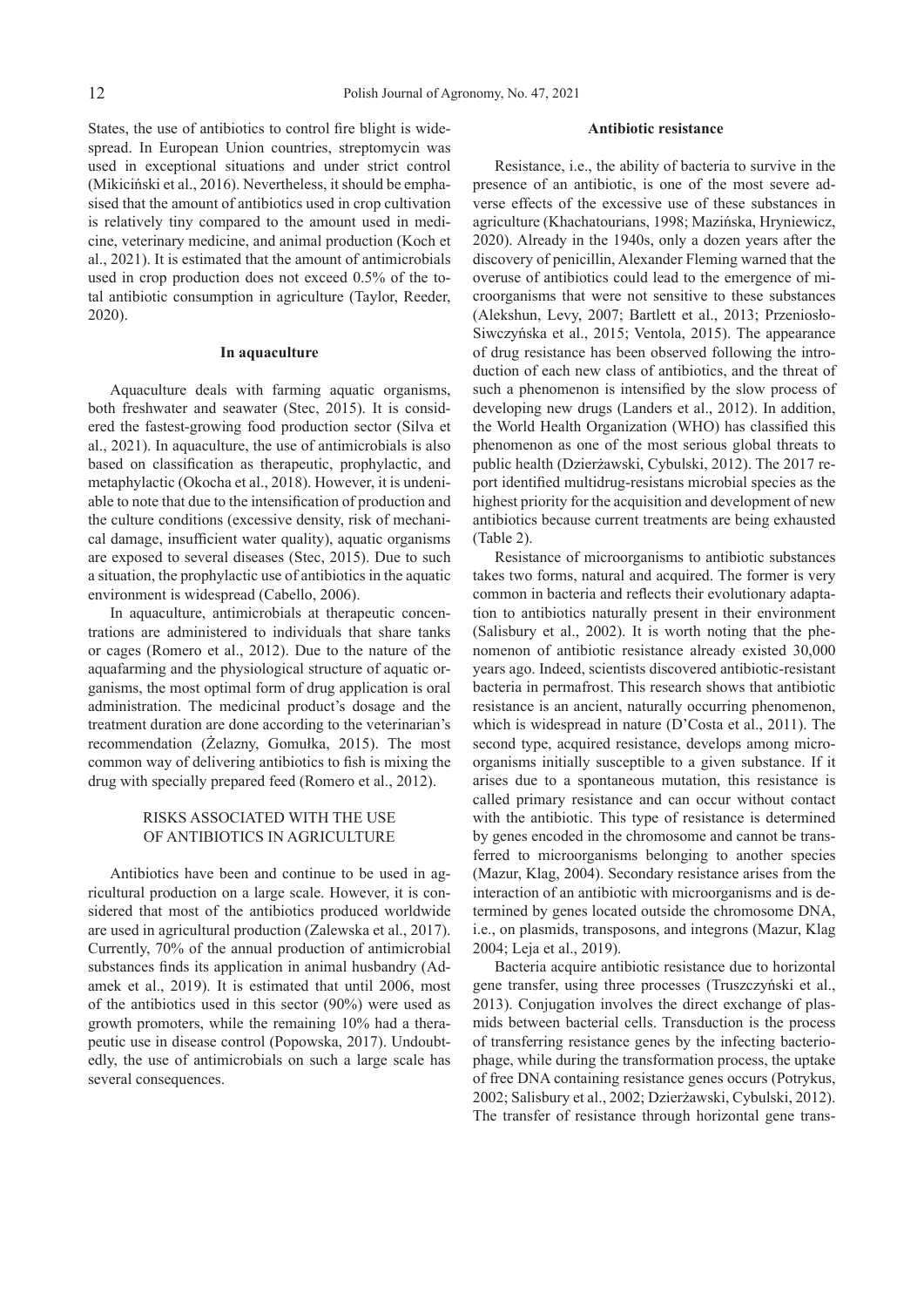| Pathogen                   | Infection caused                                                                                                                                                             | Antibiotic                                         |
|----------------------------|------------------------------------------------------------------------------------------------------------------------------------------------------------------------------|----------------------------------------------------|
| Mycobacterium tuberculosis | Tuberculosis                                                                                                                                                                 | Rifampicin                                         |
| Acinetobacter baumannii    | Venilator-associated pneumonia<br>Bloodstream and wound infection                                                                                                            | Carbapenemes                                       |
| Pseudomonas aeruginosa     | Pneumonia in immunocopromised patient with lung diseases                                                                                                                     | Carbapenemes                                       |
| Enterococcus faecium       | Bloodstream and urinary tract infection in hospitals                                                                                                                         | Vancomycin                                         |
| Staphylococcus aureus      | The main factor of hospital-acquired infection<br>Skin and soft tissue infections                                                                                            | Vancomycin<br>Methicillin                          |
| Helicobacter pylori        | Non-cardia gastric cancer                                                                                                                                                    | Clarithromycin                                     |
| Campylobacter spp.         | Foodborne disease<br>Acute diarrohea                                                                                                                                         | Fluoroquinolones                                   |
| Salmonella spp.            | Enteric fever (Typhoid)                                                                                                                                                      | Fluoroquinolones                                   |
| Neisseria gonorrhoeae      | Gonorrhoea                                                                                                                                                                   | Fluoroquinolones<br>Third-generation Cephalosporin |
| Streptococcus pneumoniae   | Pneumonia in children under 5 years of age                                                                                                                                   | Penicillin                                         |
| Haemophilus influenzae     | Bacterial meningitis in children under 5 years of age                                                                                                                        | Ampicillin                                         |
| Enterobacteriaceae         | Community – acquired urinary tract infections<br>Hospital - acquired infections (urinary tract infections, blood-<br>stream infections and ventilator - associate pneumonia) | Third-generation Cephalosporin                     |
| Shigella spp.              | The main cause of morbidity and mortality in the world, espe-<br>cially in developing countries                                                                              | Fluoroquinolones                                   |

Table 2. Examples of bacteria resistant to selected antibiotics (based on WHO, 2017).

fer occurs between microorganisms belonging to the same species. This process also affects microbial strains belonging to different species and families (Truszczyński, Pejsak, 2013; Read, Woods, 2014). The phenomenon of antibiotic resistance can only arise due to selection pressure, i.e., the presence of an antibiotic in the location of the microorganism (Popowska, 2017). Under such conditions, bacteria with acquired resistance have a selective advantage, and their numbers increase while the development of susceptible microorganisms is inhibited (Salisbury et al., 2002).

Several mechanisms responsible for the resistance of microorganisms to antibiotics are described in the literature. We distinguish processes involving (Markiewicz, Kwiatkowski, 2008):

– modifying the target site of the antibiotic in the cell;

– converting the active drug into an inactive form using enzymes produced by resistant cells;

inhibiting transport of the antibiotic into the cell;

– developing an alternative pathway or enzyme to bypass the drug susceptibility step;

– increasing production of an enzyme that is inactivated by the antibiotic;

– increasing the concentration of a metabolite that is antagonistic to the antibiotic substance;

– reducing the demand for the product of a metabolic pathway that is inhibited by the drug;

– the ability to produce an efflux pump that actively eliminates the antibiotic from the cell;

– changes in regulatory systems not directly related to the mechanism of action of the antibiotic substance;

– decreasing the activity or level of an enzyme catalysing the conversion of a drug into its active form.

Studies have shown that antibiotics in animal husbandry lead to the development of resistant bacteria in the animal gut flora (Chang et al., 2014). Insensitivity to antibiotic substances among commensal gut bacteria is a significant pathway for spreading resistance among pathogenic microorganisms (Chee-Sanford et al., 2012). Human and animal microbial ecosystems are inextricably linked; thus, antibiotic resistance easily crosses these boundaries (Witte, 1998). The transmission of resistant bacteria from livestock to humans was first noticed over 40 years ago. High rates of antibiotic resistance have been found in the gut flora of animals and farmers (Bartlett et al., 2013; Ventola, 2015). Three possible scenarios are identified whereby antibiotic-resistant microorganisms may be transmitted from livestock to humans and pose a risk to human health. The first possibility is direct infection with the resistant pathogen through contact with a live animal or after consuming contaminated meat and other animal products, with no possibility of transmission to another human being. The second scenario involves infection with a resistant microorganism of animal origin followed by continuous humanto-human transmission. Such a mechanism implies that the pathogen breaks the interspecies barrier. A third possibility is the transfer of resistance genes arising in the agricultural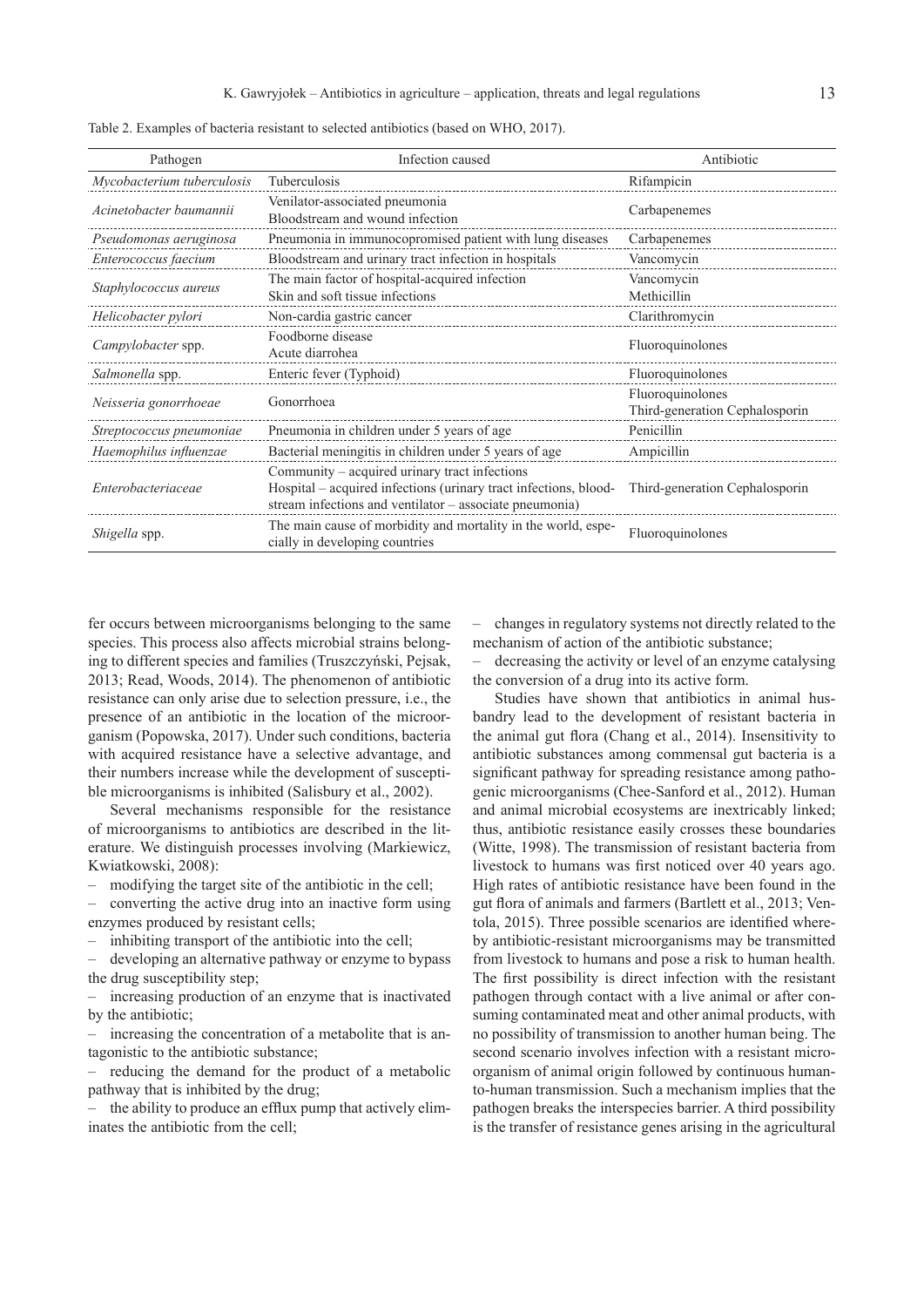

Figure 1. Diagram showing the transfer of antibiotics in the environment (own elaboration based on http://www.effort-against-amr.eu/ page/activities.php).

environment to human pathogens through horizontal gene transfer (Chang et al., 2014).

#### **The pollution of the environment**

An estimated 90% of antibiotics administered to livestock are excreted by them in an unmetabolised form (Taylor, Reeder, 2020) and end up in sewage (Gulkowska et al., 2008). Furthermore, antimicrobials and drug-resistant bacteria reach manure, commonly used as fertiliser. The substances it contains enter the soil and surface water and are taken up by crops (Kümmerer, 2004; Grote et al., 2007; Zalewska et al., 2017). Animals also excrete antibiotics as metabolic products. Some metabolites are more potent than antibiotics, while others may revert to their parent compounds during manure storage (Massé et al., 2014). Dust from piggeries or other farm buildings is also a source of environmental pollution. Such dust comes from the feed, bedding, faeces of reared animals, among others, and can pose a respiratory health risk due to its content of antibiotics, microorganisms, and allergens (Hamscher et al., 2003; Kemper, 2008). Also, the antibiotics used in aquaculture are not fully utilised. Almost 80% of the fed agents are not eaten or absorbed by aquatic organisms, and 75% are excreted by them (Silva et al., 2021). The unused antibiotics in the feed and the excrements of aquatic organisms accumulate in the sediments. They can also be washed by currents to distant locations, leading to consumption by wild fish, crustaceans, and other aquatic organisms (Cabello, 2006).

Antibiotics threaten ecosystem functioning and health (Cabello, 2006). They cause potential toxic risks to microorganisms, plants, animals, and ultimately humans (Gothwal, Shashidhar, 2015). Antimicrobial substances released into soil and water can affect local microorganisms causing changes in their composition and metabolism (Martinez, 2009). They can inhibit the activity of urease, acid phosphatase, and dehydrogenases (Wei et al., 2009; Du, Liu, 2012) and affect elemental cycles, including denitrification (Roose-Amsaleg, Laverman, 2016). Antibiotic residues accumulating in sediments can have a toxic effect, affect bacterial populations' composition, and reduce phytoplankton and zooplankton diversity (Silva et al., 2021).

Soil fauna, including earthworms (*Eisenia fetida*), are also adversely affected by environmental pollution with antibiotics. Studies have demonstrated that some antibiotics, including tetracyclines and chlortetracyclines, lead to DNA damage and cause changes in enzymatic activity in earthworms exposed to these substances (Dong et al., 2012; Gothwal, Shashidhar, 2015).

Antimicrobial compounds are likely to be taken up by plants with water from polluted areas and get accumulated. Toxicity of antibiotics may then manifest itself in inhibition of growth and chlorophyll synthesis (Patyra, Kwiatek, 2018), adverse effects on plant morphology, and photosynthesis (Gothwal, Shashidhar, 2015).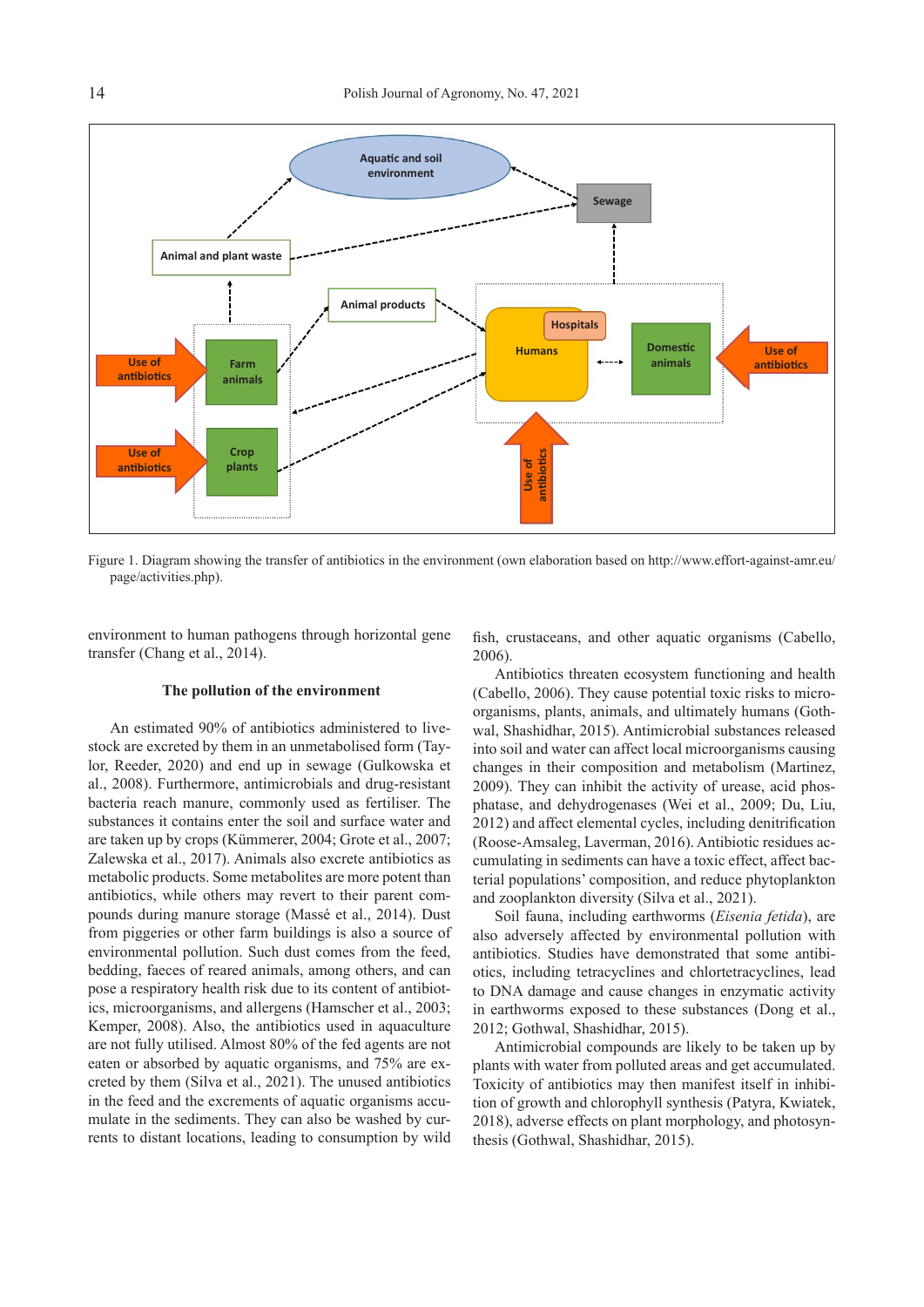The content of antibiotics in the contaminated environment is much lower than the minimal inhibitory concentration (MIC), determining the lowest drug concentration that completely inhibits the growth of the microorganism (Wojnicz, 2008). Subinhibitory concentration (more down than MIC) can influence many features of bacterial cells, including their morphology, outer membrane structure, and virulence factors (Lück et al., 1998, Wojnicz et al., 2010). The concentrations also contribute to the spread of drug resistance due to the intense stimulation of horizontal gene transfer processes (Zablotni, Jaworski, 2014).

#### **The contamination of agricultural raw materials**

The potential risk to human health from inappropriate antibiotics in animal husbandry is significant. It has been found that livestock treatments with antibiotics can result in their accumulation in edible livestock products (Majewski, Anusz, 2018). Furthermore, resistant microorganisms that proliferate via antibiotic-treated animals can be widely distributed in products for consumption (Landers et al., 2012).

Contamination of agricultural products with pharmaceuticals is primarily related to non-compliance with regulations. Antibiotics applied in animal husbandry in therapeutic quantities carry specific mandatory withdrawal periods due to their penetration into the bloodstream and then into the animal's muscle tissues (Migdał, 2007). Noncompliance with such periods and inappropriate dosing of therapeutic products can contaminate meat and animal products such as eggs and milk (Posyniak, 2011; Różańska et al., 2014). Excessive drug exposure in aquaculture farms has been observed to cause accumulation in the tissues of aquatic organisms (Stec, 2015). Another example is the inappropriate treatment of bee diseases with antibiotics, resulting in honey contamination. This deteriorates its quality and can be harmful to health (Bargańska, Namieśnik, 2012).

As a result of spreading organic fertilizers contaminated with antibiotics, there is a risk of their accumulation in plants (Patyra, Kwiatek, 2018). Studies have revealed

that some vegetables are able to absorb antibiotics (Du, Liu, 2012), becoming a risk to humans. Vegetable and fruit products can become contaminated with antibioticresistant bacteria due to cross-contamination resulting from irrigation of agricultural fields with water-containing pathogens (Koch et al., 2021). A negative effect of antibiotic accumulation in animal products is their potential carcinogenicity, mutagenicity, and teratogenicity (Chen et al., 2020). Consumption of raw materials contaminated with antimicrobial substances is also associated with the risk of causing, among others, disorders in the intestinal flora, allergies, or nephropathy (Zablotni, Jaworski, 2014).

## THE DEGRADATION OF ANTIBIOTICS IN THE ENVIRONMENT

Pharmaceutical substances, including antibiotics, have been recognised worldwide as a new class of pollutants (Patyra, Kwiatek, 2018, Adamek et al., 2019). Antimicrobial substances are degraded in the natural environment due to biotic and abiotic processes in the polluted environment (Kümmerer, 2009; Koch et al., 2021). Biotic factors are associated with the activities of microorganisms. The biodegradation of contaminants depends on temperature, substance concentration, bioavailability, time of exposure to the substance, availability of other nutrients, and enzymatic properties of the existing microbial population (Chee-Sanford et al., 2012). Abiotic factors are related to hydrolysis, sorption, photolysis, oxidation, and reduction processes. The susceptibility to this type of degradation depends on the chemical structure of the substrate (Cycoń et al., 2019; Kumar et al., 2019).

The degradation time of antibiotics in the environment varies and is determined by many factors (Table 3). The decomposition of antibiotics further depends on the humidity, pH, sorption capacity, and chemical composition of the environment (Popowska, 2017). In addition, some ecosystems are exposed to a continuous release of antibiotics (e.g., hospital wastewater, farm residues) and are persistently contaminated regardless of the degree of degradation (Martinez, 2009).

Table 3. Time of decomposition of selected pharmaceuticals in the natural environment (based on Thiele-Bruhn, Beck, 2005; Jessen et al., 2019).

| Group<br>of antibiotics | Use in agriculture                                                                                                                                            | Rate and time<br>of degradation |
|-------------------------|---------------------------------------------------------------------------------------------------------------------------------------------------------------|---------------------------------|
| Penicyllins             | Used in animal husbandry to combat e.g. respiratory and urinary system infections                                                                             | $0 - 50\%$ in 1-49 days         |
| Fluoroquinolones        | Used in animal husbandry to combat, e.g. infections of respiratory, urinary and audi-<br>tory systems                                                         | $0 - 30\%$ in 56-80 days        |
| Sulfonamides            | Used in animal husbandry to combat, e.g. acute infections of the respiratory, infections<br>of urinary, reproductive and gastrointestinal tract and foot rot. | $0 - 50\%$ in 22-64 days        |
| Tetracyclines           | Used in animal husbandry to combat e.g. respiratory tract infections, eyelid infections.                                                                      | $\sim$ 24% in 10–180 days       |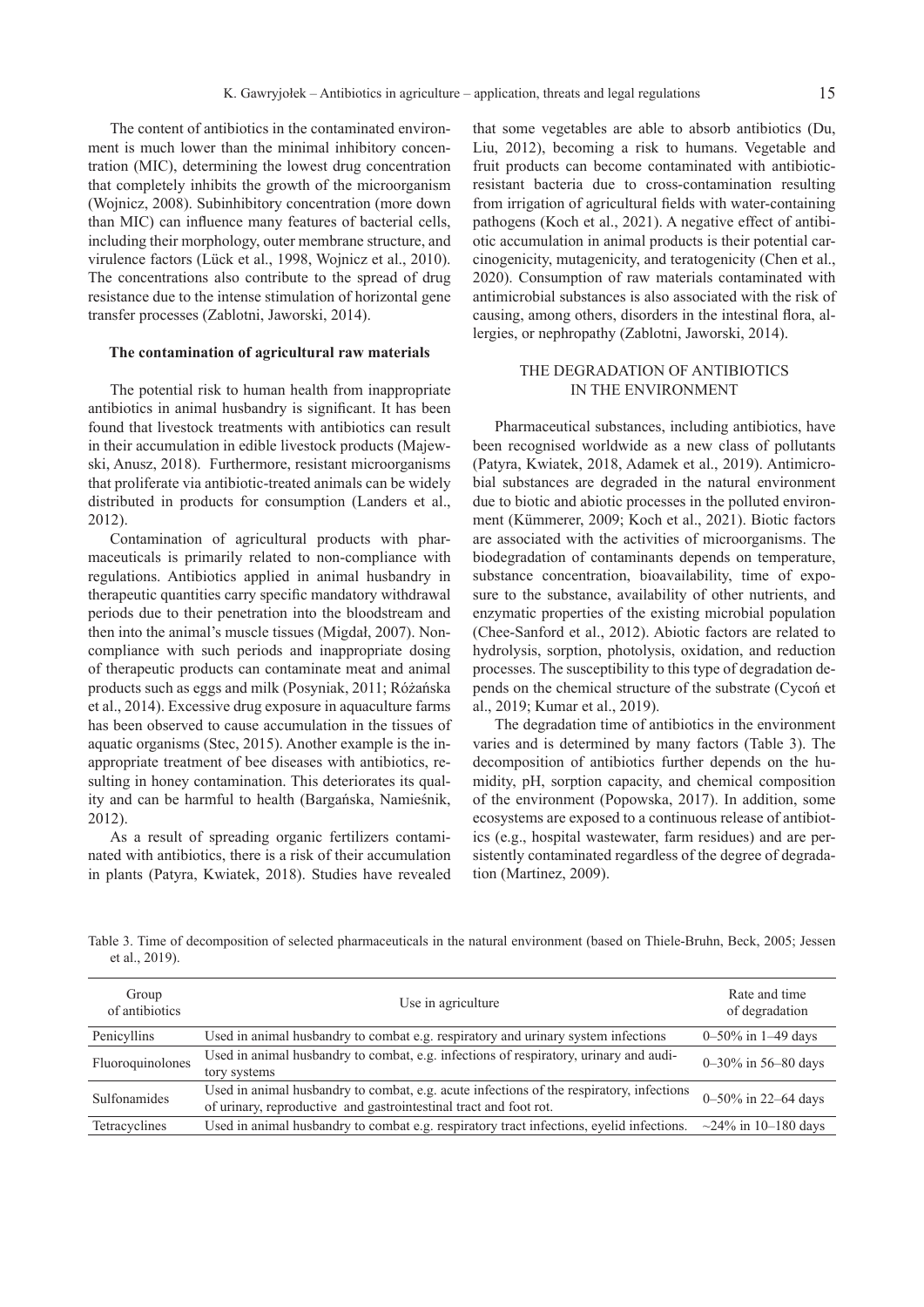## AN ALTERNATIVE TO THE TREATMENT WITH ANTIBIOTICS

The rational use of antimicrobial agents is recommended to minimise the adverse effects and preserve the effectiveness of antibiotic therapy for as long as possible, so the pursuit of new and practical solutions to reduce the use of antibiotics in agricultural production is a critical issue.

An essential concern in animal husbandry is veterinary prevention to counteract diseases, especially infectious ones (Zenkner, 2021). To effectively prevent infections, it is necessary to provide animal husbandry with the right level of welfare through proper nutrition, water quality, and sanitation (Wieczorek, 2019). Another element of preventive measures is biosecurity, comprising activities aimed at reducing or eliminating the risk of introducing pathogens into a livestock farm. Biosecurity activities include fencing the farm, restricting the movement of people outside the staff, changing outer clothing and shoes, and disinfecting hands (Pejsak, Truszczyński, 2018). Vaccination and biosecurity are the most critical elements of veterinary prophylaxis (Zenkner, 2021).

The application of probiotics as livestock feed additives is becoming more widespread. They are used as replacements for antibiotic growth promoters (Niwińska et al., 2018). Probiotics consist of one or more selected microbial strains. The most commonly used as feed supplements are bacteria of the genus: *Bacillus, Enterococcus, Lactobacillus, Pediococcus*, and *Streptococcus* (Markowiak, Śliżewska, 2018). Probiotics have a beneficial effect on the composition of the intestinal flora, which is associated with the more efficient utilisation of nutrients contained in the feed. They effectively influence the growth and development of animals, increase animal production efficiency, and reduce susceptibility to infections (Kukier et al., 2018).

The harnessing of bacteriophages in the treatment of bacterial diseases may offer an alternative to antibiotics. Bacteriophages, viruses infecting bacteria and archaea, may also have applications in agriculture (Wojnarowski, 2019). By replacing antimicrobials, bacteriophages are emerging as a promising option in animal production, influencing the reduction of antibiotic resistance prevalence and zoonotic pathogens (Svircev et al., 2018). Studies have demonstrated the effectiveness of a bacteriophage mixture in controlling necrotic enteritis in chickens. Lower bird mortality and higher feed conversion and weight gain rates were observed (Miller et al., 2010). Similar experiments have shown that bacteriophages improve growth performance in pigs (Kim et al., 2014). Phages may also provide an alternative to antibiotics used in aquaculture. For example, researchers have proven that phage therapy can replace antibiotics in the fight against vibriosis in fish farming (Silva et al., 2014). Research has also been conducted on bacteriophages in the battle against fire blight. In addition, positive results were obtained regarding the efficacy of phages against *Erwinia amylovora* bacteria, compared to the effect of streptomycin (Boulé et al., 2011).

## LEGAL REGULATION FOR THE USE OF ANTIBIOTICS IN AGRICULTURE

## **Antibiotic growth promoters (AGPs)**

The use of antibiotics in animal husbandry was initially regulated by the Council Directive of 23 November 1970, which included using these substances as feed additives. The effect of the emergence of drug resistance due to the widespread use of antibiotics in animal husbandry was first described in the so-called Swann Report (Pejsak, Truszczyński, 2006; Truszczyński, Pejsak, 2006). The document published in 1969 suggested limiting antibiotics as feed additives, especially those compounds intended for human treatment (Truszczyński, Pejsak, 2006; Przeniosło-Siwczyńska et al., 2015). Sweden became the first country to ban the use of antibiotic growth promoters. In 1986, the government prohibited using all antibiotics as feed additives to increase growth or productivity in livestock. In 1995 Denmark and Norway banned the application of AGPs (Lipińska, 2020). Following the example taken by the Scandinavian countries, other Member States have started to ban the addition of antibiotics used in human medicine as feed additives (Przeniosło-Siwczyńska, Kwiatek, 2013). Based on the results of studies showing a decrease in the number of resistant bacteria under the influence of the cessation of AGPs use in different countries, the European Union has forbidden the use of antibiotic growth promoters in all Member States since 1 January 2006 (Regulation (EC) No 1831/2003; Truszczyński, Pejsak, 2006). Since that year, antibiotics in animal husbandry can only be therapeutically treated.

### **Medicinal products**

In Poland, one of the legal provisions ordering medicinal products, including antibiotics, is the Act of 6 September 2001, Pharmaceutical Law (Ustawa z dnia 6 września 2001). It defines the use of medicinal products in humans and animals, establishes the rules for the manufacture and marketing authorisation of medicines, or regulates the conduct of clinical trials (Giedrojć-Brzana et al., 2017; Cywińska et al., 2020). The Act of 11 March 2004 on protecting animal health and combating infectious diseases (Ustawa z dnia 11 marca 2004) requires veterinarians to keep veterinary medical records of the treatment performed. Regulation (EU) 2019/6 of the European Parliament and of the Council of 11 December 2018 on veterinary medicinal products and repealing Directive 2001/82/EC defines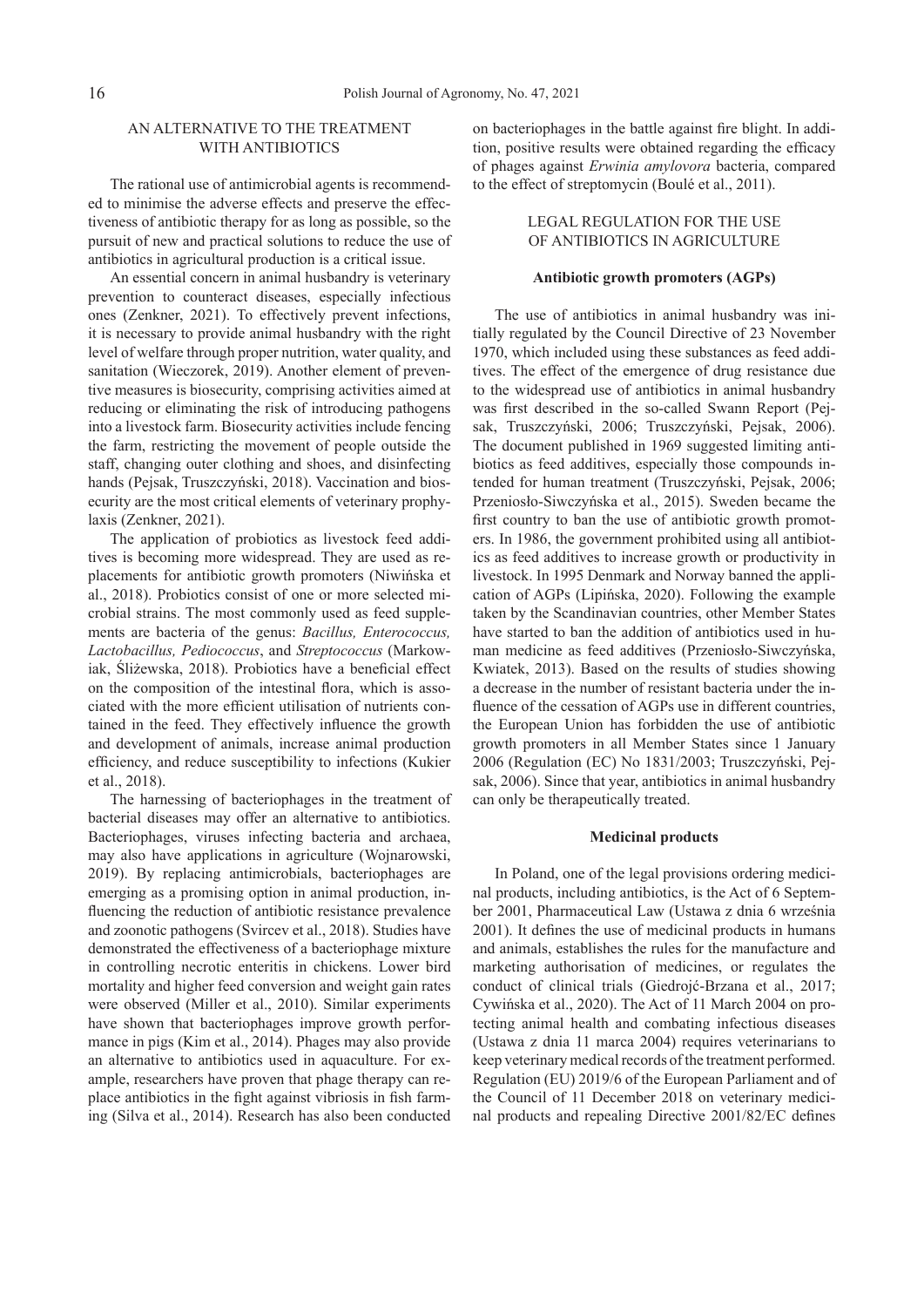the application of antimicrobials in the treatment of animal diseases. The regulation informs, in particular, not to use these substances routinely and to compensate for poor hygiene and poor husbandry conditions. The prophylactic use of antibiotics can be performed on individuals or a limited number of animals when the risk of infection is high and has serious consequences. The metaphylactic use of such agents is justified when the risk of spreading infection or infectious disease in a group of animals is high, and there are no alternatives. The provisions of this directive will enter into force on 28 January 2022. However, none of the above legal requirements prohibit the therapeutic use of antimicrobial substances but only restrict their unjustified

#### **Plant protection products**

implementation.

In many countries, preparations containing streptomycin have been used as plant protection products. In Poland, the only such preparation containing streptomycin sulphate was Hortacin 18 SP, intended for the control of fire blight (Puławska et al., 2009). By Commission Decision of 30 January 2004 concerning the non-inclusion of certain active substances in Annex I to Council Directive 91/414/ EEC and the withdrawal of authorisations for plant protection products containing these substances, streptomycin was withdrawn as a plant protection products in the European Union.

## **Content in foodstuffs intended for consumption**

The Act of 25 August 2006 on food and nutrition safety (Ustawa z dnia 25 sierpnia 2006) provides information on the general conditions and actions that must be taken at all stages of food production to ensure human health. One of the criteria is not exceeding the acceptable level of residues of veterinary products (Majewski, Anusz, 2018). The term maximum residue limit (MRL) is used for drugs authorised for food-producing animals. The steps leading to the determination of MRLs for medicinal substances in food products of animal origin are formulated in Regulation (EC) No 470/2009 of the European Parliament and of the Council of 6 May 2009 (Różańska et al., 2014). Commission Regulation (EU) No 37/2010 of 22 December 2009 on pharmacologically active substances and their classification regarding maximum residue limits in foodstuffs of animal origin sets maximum residue levels for antibiotics in food source animals (Majewski, Anusz, 2018).

## SUMMARY

Antibiotics are regarded as one of the most outstanding scientific achievements. Since their discovery, they have become an integral part of medicine, veterinary medicine, and agriculture, helping fight infections and improve the

quality of agricultural products. Unfortunately, overuse and misuse have made them a real threat to health and the environment over the years. The spread of antibiotic resistance-bacteria and the pollution of ecosystems are the most severe consequences of the widespread use of antibiotics. Awareness of the danger posed by the excessive use of antibiotics has led to stricter regulations that aim to control the consumption and correct use of antibiotics in agriculture.

Raising awareness about antibiotics among the general public is also very important. For example, the European Commission established the European Antibiotic Awareness Day, celebrated annually on 18 November. Meanwhile, in 2015, the World Health Organisation (WHO) introduced World Antibiotic Awareness Week, from 16-22 November. The aim is to organise events to educate the public about antibiotics and the growing problems associated with the loss of effectiveness of antibiotic therapy and the spread of antibiotic resistance among bacteria (Mazińska, 2019).

#### REFERENCES

- **Adamek E., Baran W., Adamczyk R., 2019.** An abiotic hydrolysis of the selected antibiotics used in veterinary, a chronic toxicity of the products. Proceedings of ECOpole, 13(1): 97- 106, doi: 10.2429/proc.2019.13(1)010. (in Polish + summary in English)
- **Alekshun M.N., Levy S.B., 2007.** Molecular mechanisms of antibacterial multidrug resistance. Cell, 128(6): 1037-1050, doi: 10.1016/j.cell.2007.03.004.
- **Bargańska Ż., Namieśnik J., 2012.** Substancje antybiotyczne w miodzie pszczelim. Analityka: Nauka i Praktyka, 1: 58-62.
- **Bartlett J.G., Gilbert D.N., Spellberg B., 2013.** Seven ways to preserve the miracle of antibiotics. Clinical Infectious Diseases, 56(10): 1445-1450, doi: 10.1093/cid/cit070.
- **Biernasiak J., Śliżewska K., Libudzisz Z., 2010.** Negative consequences of using the antibiotics. Postępy Nauk Rolniczych,  $3: 105-117$ . (in Polish + summary in English)
- **Boulé J., Sholberg P.L., Lehman S.M., O'gorman D.T., Svircev A.M., 2011.** Isolation and characterization of eight bacteriophages infecting *Erwinia amylovora* and their potential as biological control agents in British Columbia, Canada. Canadian Journal of Plant Pathology, 33(3): 308-317, doi: 10.1080/07060661.2011.588250.
- **Cabello F.C., 2006.** Heavy use of prophylactic antibiotics in aquaculture: a growing problem for human and animal health and for the environment. Environmental Microbiology, 8(7): 1137-1144, doi: 10.1111/j.1462-2920.2006.01054.x.
- **Chang Q., Wang W., Regev-Yochay G., Lipsitch M., Hanage W.P., 2014.** Antibiotics in agriculture and the risk to human health: how worried should we be? Evolutionary Applications, 8(3): 240-247, doi:10.1111/eva.12185.
- **Chee-Sanford J.C., Krapac I.J., Yannarell A.C., Mackie R.I., 2012.** Environmental impacts of antibiotic use in the animal production industry. pp. 228-368. In: Ecology and animal health (Ecosystem health and sustainable agriculture: 2); eds: Norrgren L., Levengood J.M., The Baltic University Programme, Uppsala.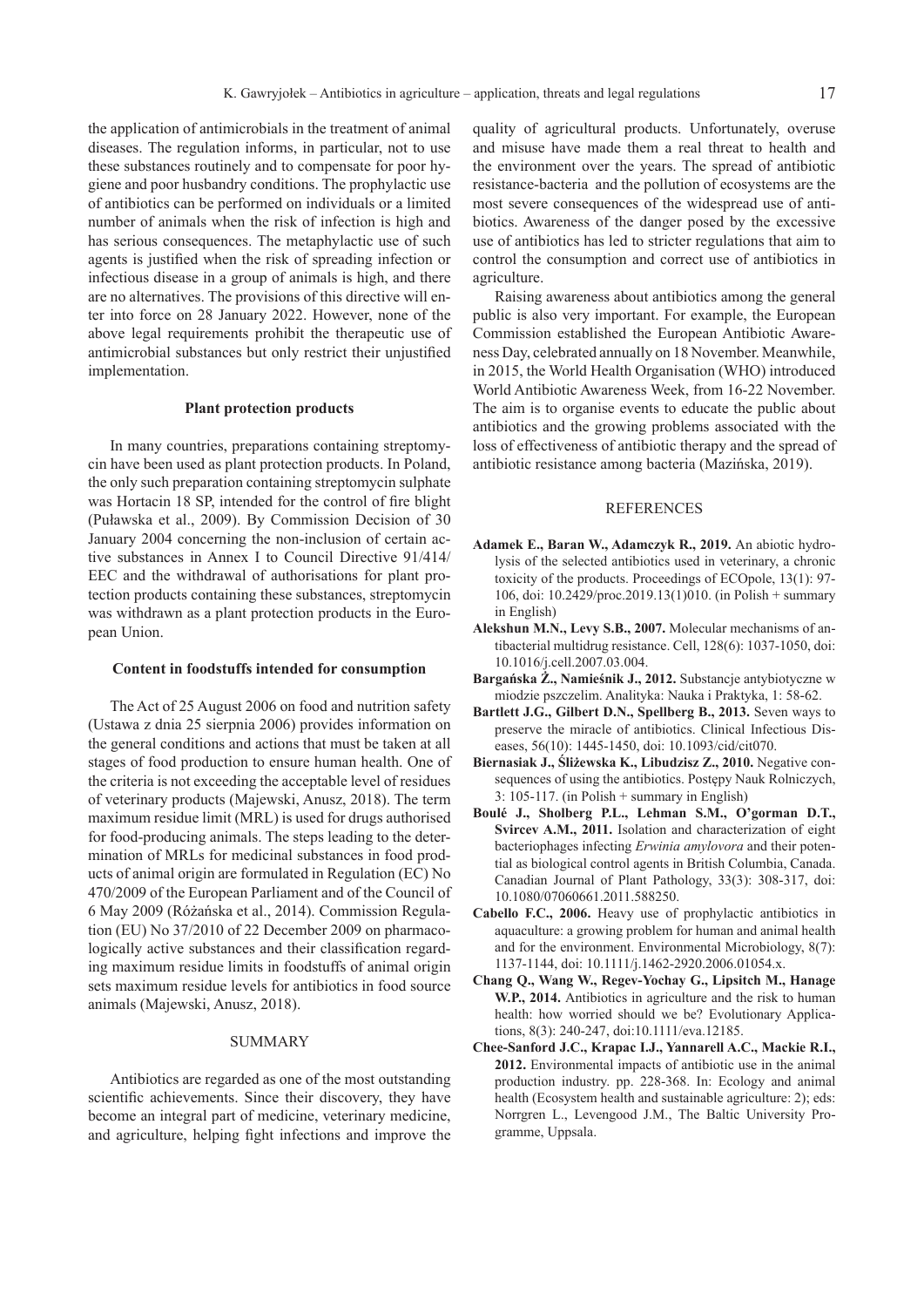- **Chen J., Sun R., Pan C., Sun Y., Mai B., Li Q.X., 2020.** Antibiotics and food safety in aquaculture. Journal of Agricultural and Food Chemistry, 68: 11908-11919, doi: 10.1021/acs. jafc.0c03996.
- Commission Decision of 30 January 2004 concerning the non- -inclusion of certain active substances in Annex I to Council Directive 91/414/EEC and the withdrawal of authorisations for plant protection products containing these substances 2004/129/EC (Official Journal L 037 , 10/02/2004 P. 0027  $-0031$ ).
- Commission Regulation (EU) No 37/2010 of 22 December 2009 on pharmacologically active substances and their classification regarding maximum residue limits in foodstuffs of animal origin (OJ EU L 15 of 20.01.2010).
- Council Directive 70/524/EEC of 23 November 1970 concerning additives in feeding-stuffs, (OJ L 270, 14.12.1970, p. 1-17).
- **Cunha T.J., 1950.** Effect of aureomycin and other antibiotics on the pig. Journal of Animal Science, 9: 653-654.
- **Cycoń M., Mrozik A., Piotrowska-Seget Z., 2019.** Antibiotics in the soil environment - degradation and their impact on microbial activity and diversity. Frontiers in Microbiology, 10: 338, doi:10.3389/fmicb.2019.00338.
- **Cywińska A., Welz M., Konopka B., Witkowski L., 2020.** Regulatory issues and good veterinary practice in antimicrobial therapy in horses. Życie Weterynaryjne, 95 (11): 704-710. (in Polish + summary in English)
- **D'Costa V.M., King C.E., Kalan L., Morar M., Sung W.W.L., Schwarz C., Froese D., Zazula G., Calmels F., Debruyne R., Golding G.B., Poinar H.N, Wright G.D., 2011.** Antibiotic resistance is ancient. Nature, 477: 457-461, doi: 10.1038/ nature10388.
- **Dong L., Gao J., Xie X., Zhou Q., 2012.** DNA damage and biochemical toxicity of antibiotics in soil on the earthworm *Eisenia fetida*. Chemosphere, 89: 44-51, doi: 10.1016/j.chemosphere.2012.04.010.
- **Du L., Liu W., 2012.** Occurrence, fate, and ecotoxicity of antibiotics in agro-ecosystems. A review. Agronomy for Sustainable Development, 32: 309-327, doi: 10.1007/s13593-011- 0062-9.
- **Dzierżawski A., Cybulski W., 2012.** The need for prudent use of antibiotics in veterinary practice. Życie Weterynaryjne, 87(4): 316-321. (in Polish + summary in English)
- Ecology from Farm to Fork Of microbial drug Resistance and Transmission (EFFORT), http://www.effort-against-amr.eu/ (accessed 21 November 2021)
- **Giedrojć-Brzana U., Kosek-Paszkowska K., Rudy A., 2017.**  Problems of Veterinary Inspection in monitoring the use of antibiotics in farm animals. Życie Weterynaryjne, 92(1): 61- 66. (in Polish + summary in English)
- **Gothwal R., Shashidhar T., 2015.** Antibiotic pollution in the environment: A review. Clean-Soil Air Water, 43(4): 479-489, doi: 10.1002/clen.201300989.
- **Grela E., Semeniuk V., 2006.** Consequences of the withdrawal of antibiotic growth promoters from animal feeding. Medycyna Weterynaryjna, 62(5): 502-507. (in Polish + summary in English)
- **Grote M., Schwake-Anduschus C., Michel R., Stevens H., Heyser W., Langenkämper G., Betsche T., Freitag., 2007.**  Incorporation of veterinary antibiotics into crops from manured soil. Landbauforschung Völkenrode- FAL Agricultural Research 1(57): 25-32.
- **Gulkowska A., Leung H.W., So M.K., Taniyasu S., Yamashita N., Yeung L.W.Y.. Richardsob B.J., Lei A.P., Giesy J.P., Lam P.K.S., 2008.** Removal of antibiotics from wastewater by sewage treatment facilities in Hong Kong and Shenzhen, China. Water Research, 42 (1-2): 395-403, doi: 10.1016/j.watres.2007.07.031.
- **Gustafson R.H., Bowen R.E., 1997.** Antibiotic use in animal agriculture. Journal of Applied Microbiology, 83: 531-541.
- **Hamscher G., Pawelzick H.T, Szczesny S., Nau H., Hartung J., 2003.** Antibiotics in dust originating from a pig-fattening farm: a new source of health hazard for farmers? Environmental Health Perspectives, 111(13): 1590-1594, doi: 10.1289/ehp.6288.
- **Jessen L.R., Damborg P.P., Spohr A., Sørensen T.M., Langhorn R., Goericke-Pesch S.K., Houser G., Willesen J., Schjærff M., Eriksen T., Jensen V.F., Guardabassi L., 2019.** Antibiotic use guidelines for companion animal practice (2nd ed.). The Danish Small Animal Veterinary Association, SvHKS, 2019. (https://www.ddd.dk/sektioner/familiedyr/antibiotikavejledning/Documents/AB\_uk\_2019.pdf)
- **Kemper N., 2008.** Veterinary antibiotics in the aquatic and terrestrial environment. Ecological Indicators, 8(1): 1-13, doi:10.1016/j.ecolind.2007.06.002.
- **Khachatourians G.G., 1998.** Agricultural use of antibiotics and the evolution and transfer of antibiotic-resistant bacteria. Canadian Medical Association Journal, 159(9): 1129-1136.
- **Kim K.H., Ingale S.L, Kim J.S., Lee S.H., Lee J.H., Kwon I.K., Chae B.J., 2014.** Bacteriophage and probiotics both enhance the performance of growing pigs but bacteriophage are more effective. Animal Feed Science and Technology, 196: 88-95, doi: 10.1016/j.anifeedsci.2014.06.012.
- **Koch N., Islam N.F., Sonowal S., Prasad R., Sarma H., 2021.**  Environmental antibiotics and resistance genes as emerging contaminants: Methods of detection and bioremediation. Current Research in Microbial Sciences, 2, 100027, doi: 10.1016/j.crmicr.2021.100027.
- Kozińska A., Sitkiewicz I., 2017. The "new" and "old" antibiotics - mechanisms of action and strategies for development of novel antibacterial agents. Kosmos, 66(1): 109-124. (in Polish + summary in English)
- **Kukier E., Goldsztejn M., Kozieł N., Kwiatek K., 2018.** Probiotic microorganisms in animal feeding. Pasze Przemysłowe, 4: 74-80. (in Polish + summary in English)
- **Kumar M., Jaiswal S., Sodhi K.K., Shree P., Singh D.K., Agrawal P.K., Shukla P., 2019.** Antibiotics bioremediation: Perspectives on its ecotoxicity and resistance. Environment International, 124: 448-461, doi: 10.1016/j.envint.2018.12.065.
- **Kümmerer K., 2004.** Resistance in the environment. Journal of Antimicrobial Chemotherapy, 54(2): 311-320, doi: 10.1093/ jac/dkh325.
- **Kümmerer K., 2009.** Antibiotics in the aquatic environment A review – Part I. Chemosphere, 75(4): 417-434, doi: 10.1016/j. chemosphere.2008.11.086.
- **Landers T.F., Cohen B., Wittum T.E., Larson E.L., 2012.** A review of antibiotic use in food animals: perspective, policy, and potential. Public Health Reports, 127(1): 4-22, doi: 10.1177/003335491212700103.
- Lathers C.M., 2001. Role of veterinary medicine in public health: antibiotic use in food animals and humans and the effect on evolution of antibacterial resistance. The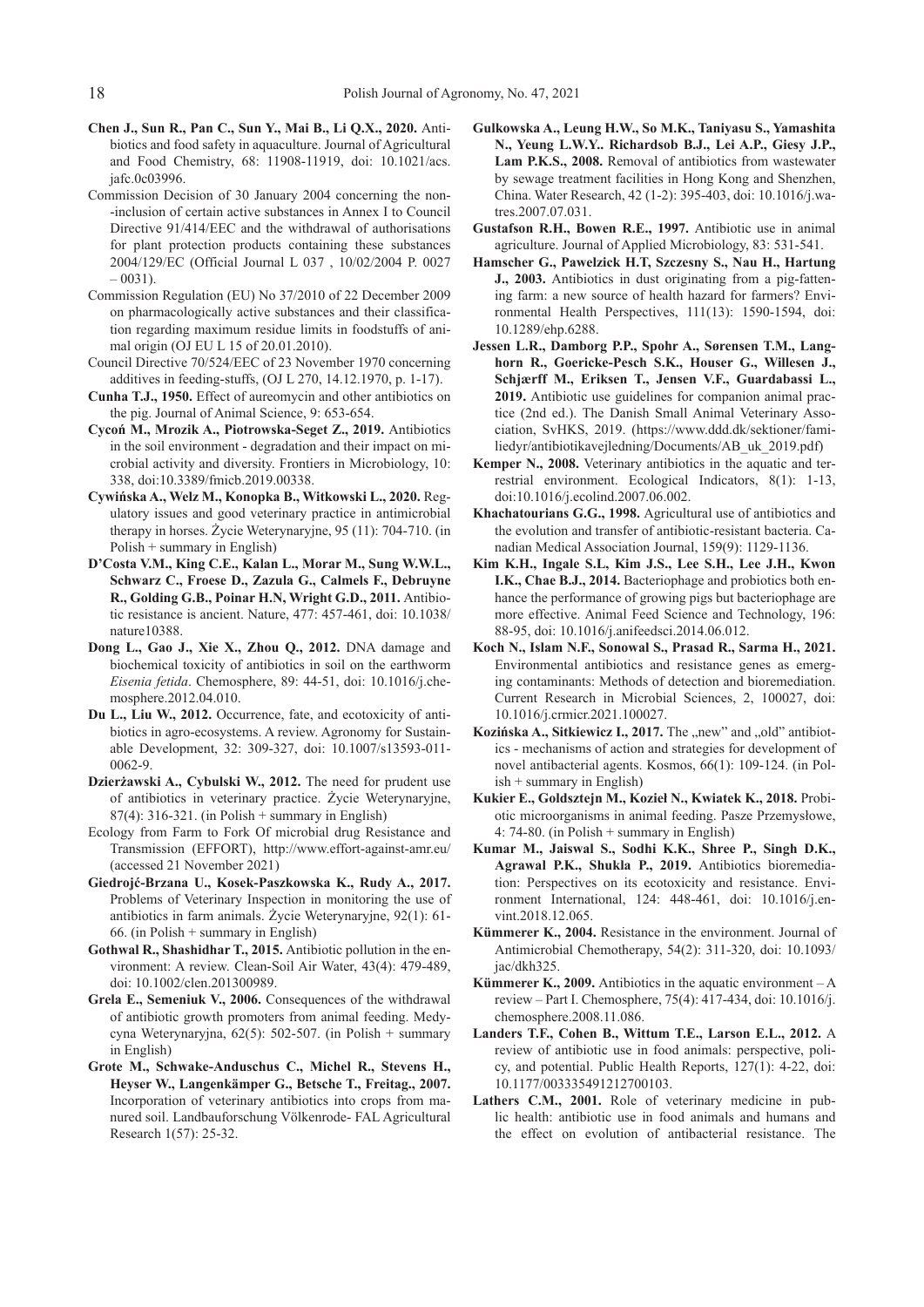Journal of Clinical Pharmacology, 41(6): 595-599, doi: 10.1177/00912700122010474.

- **Leja K., Szudera- Kończal K., Myszka K., Czaczyk K., 2019.**  Antibacterial effect of natural oils – an opportunity to solve the problem of antibiotic resistance on the example of *Pseudomonas* spp. Postępy Mikrobiologii, 58(2): 177-190, doi: 10.21307/PM-2019.58.2.177.
- **Lipińska I., 2020.** Legal issues concerning the use of antibiotics in animal production. Przegląd Prawa Rolnego, 1(26): 163- 177, doi: 10.14746/ppr.2020.26.1.10. (in Polish + summary in English)
- **Loosli J.K., Wallace H.D., 1950.** Influence of APF and aureomycin on the growth of dairy calves. Proceedings of the Society of Experimental Biology and Medicine, 75(2): 531-533, doi: 10.3181/00379727-75-18254.
- **Lück P.C., Schmitt J.W., Hengerer A., Helbig J.H., 1998.**  Subinhibitory concentrations of antimicrobial agents reduce the uptake of *Legionella pneumophila* into *Acanthamoeba castellanii* and U937 cells by altering the expression of virulence-associated antigens. Antimicrobial Agents and Chemotherapy, 42(11): 2870-2876.
- **Majewski M., Anusz K., 2018.** Antibiotic resistance of zoonotic pathogens related to the safety of foods of animal origin. Życie Weterynaryjne, 93(2): 118-121. (in Polish + summary in English)
- **Markiewicz Z., Kwiatkowski Z.A., 2008.** Mechanizmy działania antybiotyków. pp. 47-94. In: Bakterie antybiotyki lekooporność. Wydawnictwo Naukowe PWN, Warszawa.
- **Markowiak P., Śliżewska K., 2018.** The role of probiotics, prebiotics and synbiotics in animal nutrition. Gut Pathogens, 6;10:21, doi: 10.1186/s13099-018-0250-0.
- **Martinez J.L., 2009.** Environmental pollution by antibiotics and by antibiotic resistance determinants. Environmental Pollution, 157(11): 2893-2902, doi: 10.1016/j.envpol.2009.05.051.
- **Massé D.I, Saady N.M.C. Gilbert Y., 2014.** Potential of biological processes to eliminate antibiotics in livestock manure: An overview. Animals 4(2): 146-163, doi:10.3390/ani4020146.
- **Mazińska B., 2019.** Europejski Dzień Wiedzy o Antybiotykach. Aktualności Narodowego Programu Ochrony Antybiotyków Numer 4/2019.
- **Mazińska B., Hryniewicz W., 2020.** Antimicrobial resistance: causes and consequences. Postępy Mikrobiologii, 59(3): 249- 257, doi: 10.21307/PM-2020.59.3.18. (in Polish + summary in English)
- **Mazur E., Klag S., 2004.** Mechanisms of antimicrobial resistance. Medycyna Rodzinna, 6: 278-281. (in Polish + summary in English)
- **McManus P.S., Stockwell V.O., Sundin G.W., Jones A.L., 2002.** Antibiotic use in plant agriculture. Annual Review of Phytopathology, 40: 443-465, doi: 10.1146/annurev.phyto.40.120301.093927.
- **Migdał W., 2007.** Meat Consumption and Civilization Diseases. Żywność Nauka Technologia Jakość, 14(6): 48-61. (in Polish + summary in English)
- **Mikiciński A., Sobiczewski P., Puławska J., Maciorowski R., 2016.** Control of fire blight (*Erwinia amylovora*) by a novel strain 49M of *Pseudomonas graminis* from the phyllosphere of apple (*Malus* spp.). European Journal of Plant Pathology, 145(2): 265-276, doi: 10.1007/s10658-015-0837-y.
- **Miller R.W., Skinner J., Sulakvelidze A., Mathis G.F., Ho**facre C., 2010. Bacteriophage therapy for control of necrotic enteritis of broiler chickens experimentally infected with *Clostridium perfringens*. Avian Diseases, 54(1): 33-40, doi: 10.1637/8953-060509-Reg.1.
- **Moore P.R., Evanson A., Luckey T.D., McCoy E., Elvehjen C.A., Hart, E.B., 1946.** Use of sulfasuxidine, streptothricin,and streptomycin in nutritional studies with the chick. Journal of Biological Chemistry, 165: 437-441.
- **Niwińska B., Furgał-Dierżuk I., Wieczorek J., 2018.** Probiotics in farm animal nutrition. Wiadomości Zootechniczne, 56(4): 102-111. (in Polish + summary in English)
- **Okocha R.C., Olatoye I.O., Adedeji O.B., 2018.** Food safety impacts of antimicrobial use and their residues in aquaculture. Public Health Reviews, 39:21, doi: 10.1186/s40985- 018-0099-2.
- Patyra E., Kwiatek K., 2018. Antimicrobial substances in organic fertilizers – the potential problem of environmental contamination. Życie Weterynaryjne, 93(11): 796-799. (in Polish + summary in English)
- **Pejsak Z., Truszczyński M., 2006.** Effects of the ban on antimicrobial growth promoters in pigs. Życie Weterynaryjne, 81(4): 236-239. (in Polish + summary in English)
- **Pejsak Z., Truszczyński M., 2018.** Herd health management founded on biosecurity and eradication of pathogenic agents. Życie Weterynaryjne, 93(12): 832-835. (in Polish + summary in English)
- **Popowska M., 2017.** Antibiotic resistance in the environment causes and consequences. Kosmos, 66(1): 81-91. (in Polish + summary in English)
- **Posyniak A., 2011.** Regulatory and analytical aspects of antibiotics residues in food. Życie Weterynaryjne, 86(9): 717-721. (in Polish + summary in English)
- **Potrykus J., 2002.** Antibiotic resistance and plasmid-encoded resistance determinants. Kosmos, 51(3): 331-342. (in Polish + summary in English)
- **Przeniosło-Siwczyńska M., Kwiatek K., 2013.** Why the use of antibiotic growth promoters in animal feeds was banned? Życie Weterynaryjne, 88(2): 104-108. (in Polish + summary in English)
- **Przeniosło-Siwczyńska M., Kwiatek K., Wasyl D., 2015.** Use of antimicrobial agents in food production animals and the problem antimicrobial resistance. Medycyna Weterynaryjna, 71(11): 336-669. (in Polish + summary in English)
- **Puławska J., Kielak K., Sobiczewski P., 2009.** Biodiversity of *Erwinia amylovora* **-** the causal agent of fire blight. Postępy Mikrobiologii, 48(2): 133-141. (in Polish + summary in English)
- **Read A.F., Woods R.J., 2014.** Antibiotic resistance management. Evolution, Medicine, and Public Health, 1: 147, doi:10.1093/ emph/eou024.
- Regulation (EC) No 1831/2003 of the European Parliament and of the Council of 22 September 2003 on additives for use in animal nutrition (OJ EU L 268/29 of 18.10.2003).
- Regulation (EC) No 470/2009 of the European Parliament and of the Council of 6 May 2009 laying down Community procedures for the establishment of residue limits of pharmacologically active substances in foodstuffs of animal origin, repealing Council Regulation (EEC) No 2377/90 and amen-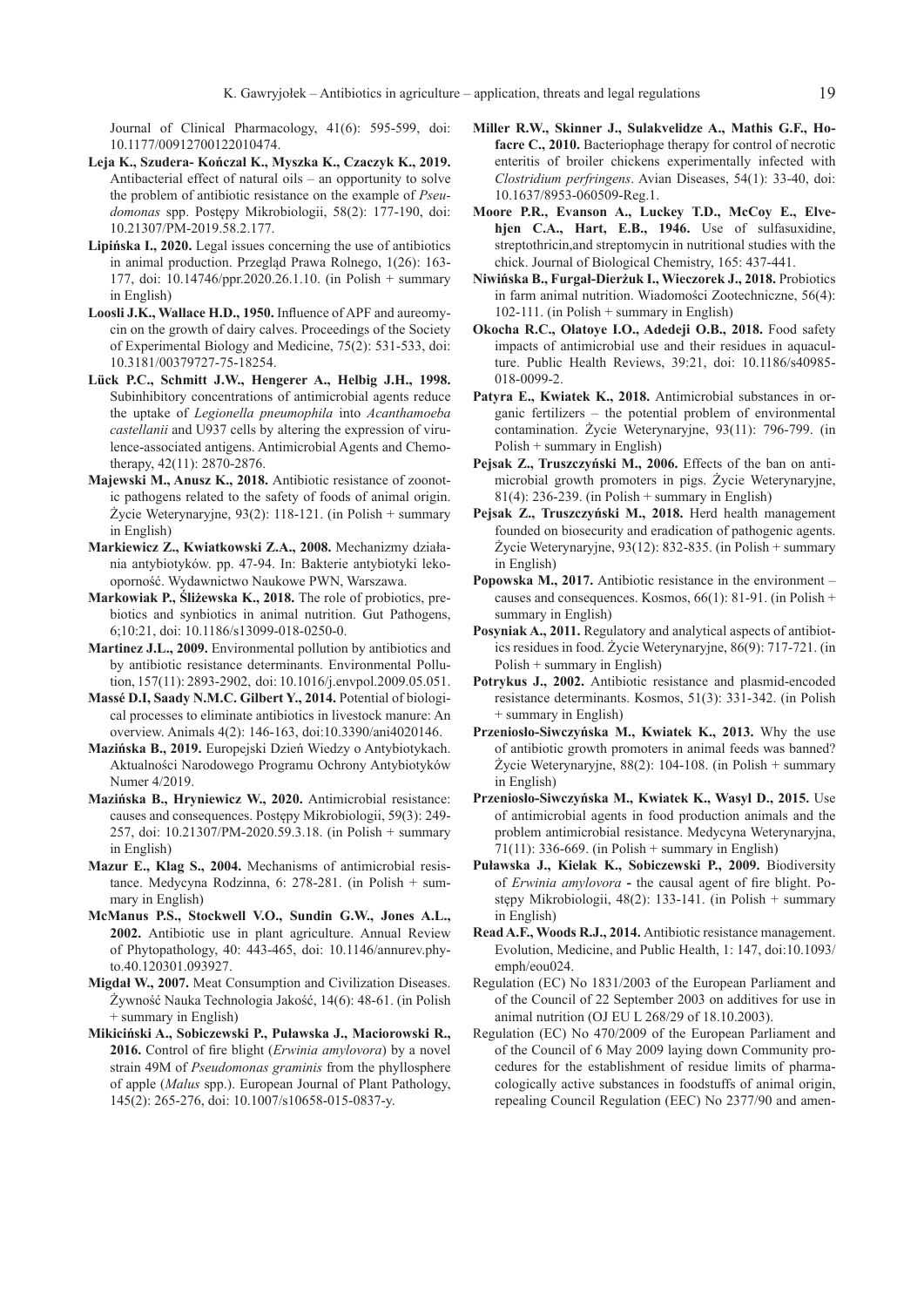ding Directive 2001/82/EC of the European Parliament and of the Council and Regulation (EC) No 726/2004 of the European Parliament and of the Council (OJ EU L 152/11 of 16.06.2009).

- Regulation (EU) 2019/6 of the European Parliament and of the Council of 11 December 2018 on veterinary medicinal products and repealing Directive 2001/82/EC (OJ EU L 4 of 07.01.2019).
- **Romero J., Feijoó C.G., Navarrete P., 2012.** Antibiotics in aquaculture - use, abuse and alternatives. pp. 159-198. In: Health and Environment in Aquaculture; Carvalho E., David G.S., Silva R.J., InTech, Rijeka.
- **Roose-Amsaleg C., Laverman A.M., 2016.** Do antibiotics have environmental side-effects? Impact of synthetic antibiotics on biogeochemical processes. Environmental Science and Pollution Research, 23(5): 4000-4012, doi: 10.1007/s11356-015- 4943-3.
- **Różańska H., Skrzypiec E., Osek J., 2014.** Antibiotics residues in food – still actual problem. Życie Weterynaryjne, 89(1): 66-68. (in Polish + summary in English)
- **Salisbury J.G., Nicholls T.J., Lammerding A.M., Turnidge J., Nunn M.J., 2002.** A risk analysis framework for the longterm management of antibiotic resistance in food-producing animals. International Journal of Antimicrobial Agents, 20(3): 153-164, doi: 10.1016/s0924-8579(02)00169-3.
- **Sarmah A.K., Meyer M.T., Boxall A.B., 2006.** A global perspective on the use, sales, exposure pathways, occurrence, fate and effects of veterinary antibiotics (VAs) in the environment. Chemosphere, 65: 725-759, doi:10.1016/j.chemosphere.2006.03.026.
- Schwarz S., Chaslus-Dancla E., 2001. Use of antimicrobials in veterinary medicine and mechanisms of resistance. Veterinary Research, 32(3-4): 201-225, doi: 10.1051/vetres:2001120.
- **Schwarz S., Kehrenberg C., Walsh T.R., 2001.** Use of antimicrobial agents in veterinary medicine and food animal production. International Journal of Antimicrobial Agents, 17(6): 431-437, doi: 10.1016/S0924-8579(01)00297-7.
- **Silva Y.J., Costa L., Pereira C., Mateus C., Cunha Â., Calado R., Gomes N.C.M., Pardo M.A., Hernandez I., Almeida A., 2014.** Phage therapy as an approach to prevent *Vibrio anguillarum* infections in fish larvae production. PLoS ONE, 9(12):e114197, doi: 10.1371/journal.pone.0114197.
- **Silva C.P., Lauros V., Silva V., Otero M., Lima D.L.D., 2021.**  Antibiotics in aquaculture wastewater: is it feasible to use a photodegradation-based treatment for their removal? Toxics, 9(8), 194, doi: 10.3390/toxics9080194.
- **Stec M., 2015.** Antibiotics in aquaculture. Słupskie Prace Biologiczne, 12: 209-216. (in Polish + summary in English)
- **Stockwell V.O., Duffy B., 2012.** Use of antibiotics in plant agriculture. Revue Scientifique et Technique, 31(1): 199-210, doi: 10.20506/rst.31.1.2104.
- **Stokstad E.L.R., Jukes T.H., Pierce J., Page A.C., Franklin, A.L., 1949.** The multiple nature of the animal protein factor. Journal of Biological Chemistry, 180(2): 647-654.
- **Svircev A., Roach D., Castle A., 2018.** Framing the future with bacteriophages in agriculture. Viruses, 10(5), doi: 10.3390/ v10050218.
- **Taylor P., Reeder R., 2020.** Antibiotic use on crops in low and middle-income countries based on recommendations made by agricultural advisors. CABI Agriculture and Bioscience, 1,1, doi: 10.1186/s43170-020-00001-y.
- **Thiele-Bruhn S., Beck I.C., 2005.** Effects of sulfonamide and tetracycline antibiotics on soil microbial activity and microbial biomass. Chemosphere, 59(4): 457-465, doi: 10.1016/j. chemosphere.2005.01.023.
- **Truszczyński M., Pejsak Z., 2006.** Influence of antibiotics used in animals on antibiotic resistance to bacteria pathogenic for man. Medycyna Weterynaryjna, 62(12): 1339-1343. (in Polish + summary in English)
- **Truszczyński M., Pejsak Z., 2013.** Antibiotics recommended in the therapy of bacterial diseases in animals and the phenomenon of antibiotic resistance. Życie Weterynaryjne, 88(2): 101-104. (in Polish + summary in English)
- **Truszczyński M., Posyniak A., Pejsak Z., 2013.** Mechanisms of the emergence of resistance against the action of antibiotics and disinfectants in bacteria. Medycyna Weterynaryjna, 69(3): 131-135. (in Polish + summary in English)
- **Ubysz J., Tobiasz E., 2016.** Penicillin mold which saves lives. Analit, 2: 152-154. (in Polish + summary in English)
- Ustawa z dnia 6 września 2001 r. Prawo farmaceutyczne (Dz.U. 2001 nr 126 poz. 1381).
- Ustawa z dnia 11 marca 2004 r. o ochronie zdrowia zwierząt oraz zwalczaniu chorób zakaźnych zwierząt ( Dz.U. 2004 nr 69 poz. 625).
- Ustawa z dnia 25 sierpnia 2006 r. o bezpieczeństwie żywności i żywienia (Dz.U. 2006 nr 171 poz. 1225).
- **Ventola C.L., 2015.** The antibiotic resistance crisis Part 1: Causes and threats. Pharmacy and Therapeutics, 40(4): 277-283.
- **Wei X., Wu S.C., Nie X.P., Yediler A., Wong M.H., 2009.** The effects of residual tetracycline on soil enzymatic activities and plant growth. Journal of Environmental Science and Health, Part B: Pesticides, Food Contaminants, and Agricultural Wastes, 44(5): 461-471, doi: 10.1080/03601230902935139.
- **Wieczorek J., 2019.** Veterinary prophylaxis in a goat herd. Wiadomości Zootechniczne, 57(3): 25-35. (in Polish + summary in English)
- **Witte W., 1998.** Medical consequences of antibiotic use in agriculture. Science, 279(5353): 996-997, doi: 10.1126/science.279.5353.996.
- **Wojnarowski F., 2019.** Czy bakteriofagi mogą być skutecznym i bezpiecznym lekiem na zakażenia spowodowane przez bakterie oporne na antybiotyki? Tutoring Gedanensis, 4(2): 7-11.
- **Wojnicz D., 2008.** The effect of subinhibitory concentrations [sub-MICs] of antibiotics on the external surface of Gramnegative bacteria. Postępy Mikrobiologii, 47(4): 483-488. (in Polish + summary in English)
- **Wojnicz D., Tichaczek-Goska D., Cisowska A., 2010.** Effect of subinhibitory concentrations of amikacin and ciprofloxacin on the k1 antigen expression and phagocytosis of *Escherichia coli* strains. Advances in Clinical and Experimental Medicine, 19(4): 429-436.
- World Health Organization (WHO), 2017. Prioritization of pathogens to guide discovery, research and development of new antibiotics for drug-resistant bacterial infections, including tuberculosis. WHO/EMP/IAU/2017.12.
- **Zabłotni A., Jaworski A., 2014.** Sources of antibiotics in natural environments and their biological role. Postępy Higieny i Medycyny Doświadczalnej, 68: 1040-1049. (in Polish + summary in English)
- **Zalewska M., Kawecka E., Brodowska P., Reczyńska D., Bagnicka E., 2017.** The consequences of overuse of antibiotics in animal farming. Przegląd Hodowlany, 85(6): 26-30. (in Polish + summary in English)